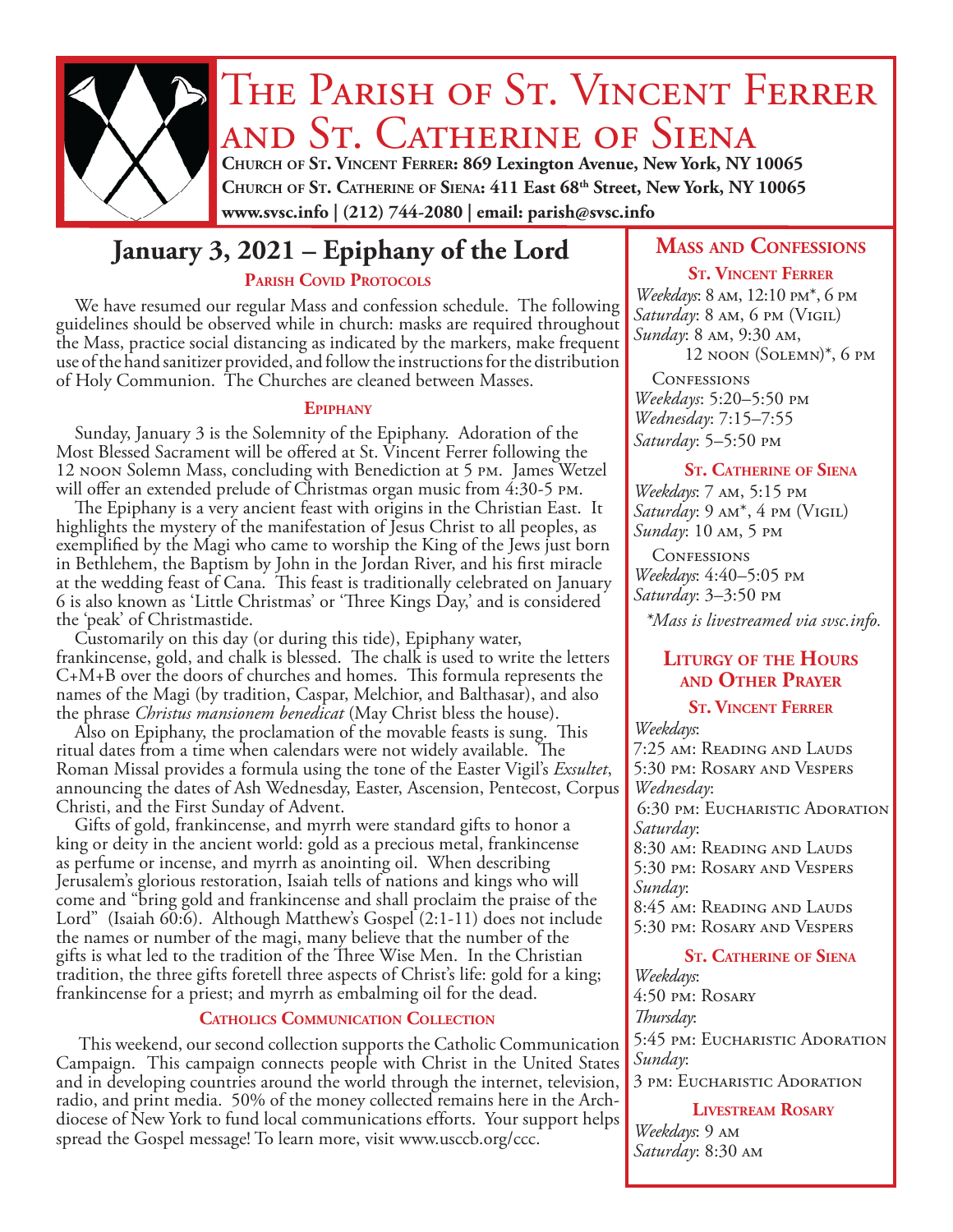### **Parish Office**

(212) 744-2080 | parish@svsc.info

St. Vincent Ferrer 869 Lexington Ave, NY, NY 10065 *Office Hours:* Monday–Friday: 9 am–1 pm *and* 2 pm–4 pm

St. Catherine of Siena 411 East 68th Street, NY, NY 10065 *Office Hours:* Monday–Friday: 10 am–3 pm

### **PARISH STAFF**

Very Rev. Walter Wagner, o.p. *Pastor* Rev. Joseph Allen, o.p. *Vicar* Rev. Joseph Hagan, o.p. *Vicar for Formation* Bro. Damian McCarthy, o.p. *Sacristan* Bro. Frassati Davis, o.p. *Deacon* Bro. Albert Dempsey, o.p. *Deacon*

Deacon John M. Powers Lee Ann Rubino *Business Manager* James D. Wetzel *Director of Music and Organist* Lisa Harrelson *Director of Religious Education* Ginny McCusker *Administrative Assistant* Tony Hicks *Church Custodian* Tracey Hicks *Church Custodian*

## **St. Vincent Ferrer HIGH SCHOOL**

(212) 535-4680 Sr. Gail Morgan, o.p. *Principal*

## **Dominican Shrine of ST. JUDE**

(212) 249-6067 *jude.parish.opeast.org*

#### **Health Care Emergencies**

 For health care emergencies please call (212) 988-1351. The Dominican Friars Health Care Ministry of New York provides pastoral and sacramental care to patients and their families at Memorial Sloan-Kettering Cancer Center, New York-Presbyterian/Weill Cornell Medical Center, and Hospital for Special Surgery. Please visit *healthcareministry.org* to learn more about the Ministry.

#### **Online Giving**

 Fulfill your stewardship with an online service. Liturgical Publications (WeShare) allows you to make donations anytime, based on your personal schedule. Donations can be made with a credit card, debit card, or e-check. To enroll, visit *svsc.info* and go to "Donate."

#### **Corporate Matching Gifts**

 Does your employer participate in corporate matching or corporate grants? If so, we are a registered non-profit with Benevity Causes. Donations can be made through your work place giving portal or Spark. Please search your company portal for *The Roman Catholic Church of Saint Vincent Ferrer and Saint Catherine* to submit your matching donation.

#### **Almsgiving Sunday**

 Next weekend, a second collection will be taken-up to help offset our Parish's operating deficit. Donations will also be taken-up after Mass by members of the Social Concerns Committee to support the work of the New York Common Pantry. Thank you for your generosity.

#### **Baptism of the Lord**

 Next Sunday, January 10, is the Feast of the Baptism of the Lord. It was historical fixed on January 13 as the Octave of the Epiphany, with the Sunday after the Epiphany observing the Feast of the Holy Family (now celebrated on the Sunday within the Octave of Christmas). The Baptism is the official end of the Christmas season, although some Christmas traditions continue until Candlemas.

#### **From Fr. Joseph Hagan & the Hillbilly Thomists**

 It's my joy to announce a special early release of The Hillybilly Thomists' second album: *Living for the Other Side.* 

 Admittedly this is a strange offer. You may not regularly listen to bluegrass and American fold music, especially as recorded by a group of Catholic priests. Plus, you may not even have a way to play CDs in this age of digital downloads.

 But for those who have heard our debut album back in 2017, I hope this album is reason enough to try out the second. With your help, we reached #3 on the Billboard Bluegrass charts.

 For those new to the Hillbilly Thomists, try it out. Our music speaks to those who feel like they are just surviving but desire to start living. This album takes up that desire and points it heavenward to Jesus Christ. For seeking Him, we move past surviving the day-to-day, and we start living for the other side!

 The CDs are available for purchase at St. Vincent Ferrer and St. Catherine of Siena for \$10. Again, this is an early release. Supplies will be limited. All proceeds will help the friars in formation. Our general release will be on January 28, including digital downloads, merchandise, and music videos.

#### **Music Notes**

Next week, for the Baptism of the Lord, the Schola will sing two motets from the Spanish Renaissance to conclude the Christmas season.

> *Missa O magnum mysterium*  – Tomás Luis de Victoria (c. 1548-1611) *Pastores loquebantur – Videntes autem cognoverunt*  – Francisco Guerrero (1528-1599)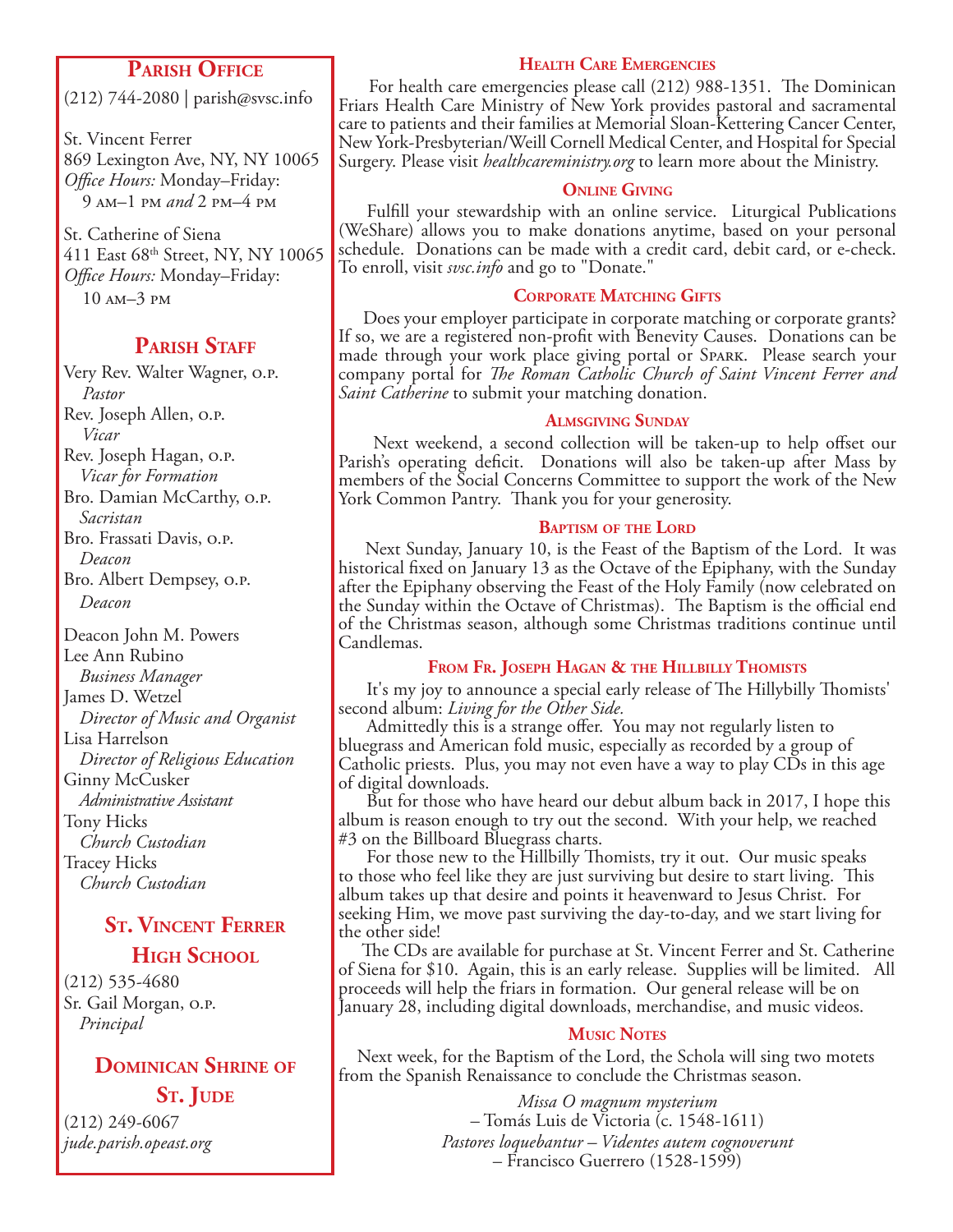#### **Mass Intentions St. Vincent Ferrer**

Sunday, January 3 6:00 pm (Vigil) Letizia B. Rizzo & the Deceased Members of the Barbetta & Rizzo Families 8:00 am Gislaine Rameau Bastien (D) 9:30 am For the People of the Parish 12 noon Marie & Jack Powers (D) 6:00 pm Nancy & Luke A. Foye Sr. (D)

Monday, January 4 8:00 am For the Deceased of the Parish and the Order 12:10 pm Mary Borg (D) 6:00 pm Robert Mullen (D)

Tuesday, January 5 8:00 am Deceased Members of the Sharbel Family 12:10 pm Rev. John McCartney 6:00 pm Carlos Manuel Torres (D)

Wednesday, January 6 8:00 AM Jean Edouard Gelin 12:10 pm Manola Gelin 6:00 pm Tony Scudero (D)

Thursday, January 7 8:00 am The Deceased Members of 5:15 pm Juanita Carmona (D) the McGovern Family 12:10 pm Roseann Connelly 6:00 pm For the Intentions of Susan 9:00 am James Stolba (D) Wafer

Friday, January 8 8:00 am Bart & Bridget McGovern (D) 12:10 pm Catherine & Patrick McGlade (D) 6:00 pm Julia & Joseph Monaco (D)

SATURDAY, JANUARY 9 8:00 am Rose & Andrew Minnella and Angelina Finguerra (D) 6:00 pm (Vigil) Robert Chiavich

#### **Mass Intentions St. Catherine of Siena**

Sunday, January 3 4:00 pm (Vigil) David Gale (D) 10:00 am Jenara Madina & Gabriel Malave (D) 5:00 pm Dominga Suarez (D)

Monday, January 4 7:00 am For the Province of St. Joseph 5:15 pm Poor Souls in Purgatory

Tuesday, January 5 7:00 am Rogelio Asuncion (D) 5:15 pm Teresita Ancleja Castro (D)

Wednesday, January 6 7:00 am Patrons of the Shrine of St. Jude 5:15 pm Wilma Kahler & Family (D)

Thursday, January 7 7:00 am Ms. Lucille Amicone 5:15 pm In Thanksgiving for God's Love and Mercy

Friday, January 8 7:00 am For the Purgatorial Society of St. Catherine of Siena

SATURDAY, JANUARY 9 4:00 pm (Vigil) Xandra & Rob Bernardo

#### **Advent Wreath Candle Intentions St. Vincent Ferrer**

1) Mary & Angelo Soldato 2) Jack Ryan Keegan 3) Mae Mazza 4) Patrick McCarthy (D)

#### **Parish Prayer INTENTIONS**

*Contact the Parish Office to add a name to this list.*

August Arace, Roseann Connelly, Andrew Fraser, Maggie Heath, Ramoncito Isidore Sr., David Ruck Keene, Thomas Linson, Rosie Mann, Maurice A. Murphy, David Olivier, Adolfo Sardina, Blair Scribner, Fern Taller.

Please pray for the repose of the souls of Edward Greason, Gilbert Hart Kinney, Catherine, Michael, & Alexandro Martinez, James Neville, Marie O'Brien, Juan de Jesus Peraquive, Wayne Rogers, Jack Scaccio, Sr. Padraic Mary, Celia Vestey, and the souls of all our recently deceased.

We continue to pray for the sick, the dying, and their families in Memorial Sloan Kettering Cancer Center, NewYork-Presbyterian Hospital, the Hospital for Special Surgery, Rockefeller University Hospital, and the Intentions of the Dominican Friars Health Care Ministry.

#### **Candle Intentions**

*St. Vincent – Sanctuary Lamps*  Mary Wilson (D); Ramon  $\&$ Fernando Gonzalez (L); Margaret Williams (D); Helen Donnelly (D); Souls in Purgatory; The People of the Parish; Christmas Novena.

*St. Vincent – Pieta Lamp* Well-being of Christians in the Middle East

*St. Catherine – Sanctuary Lamp*  Maria Marta Litrenta *St. Catherine – Purgatorial Candle*  Renato S. Ventigan (D); Rosa J. Silan (D) *St. Catherine – Rosary Altar Candle* Maria Marta Litrenta; Intention of Donor *St. Catherine – Blessed Mother Candle* Priscilla Ventigan St. Catherine *– St. Martin de Porres Candle*  Maria Marta Litrenta

*Mass Intentions and Candles may be reserved in the Parish Office Monday–Friday, 9 AM–1 PM and* 2 PM–4 PM, *and in the Church Office of St. Catherine of Siena Monday–Friday, 10 am–3 pm.*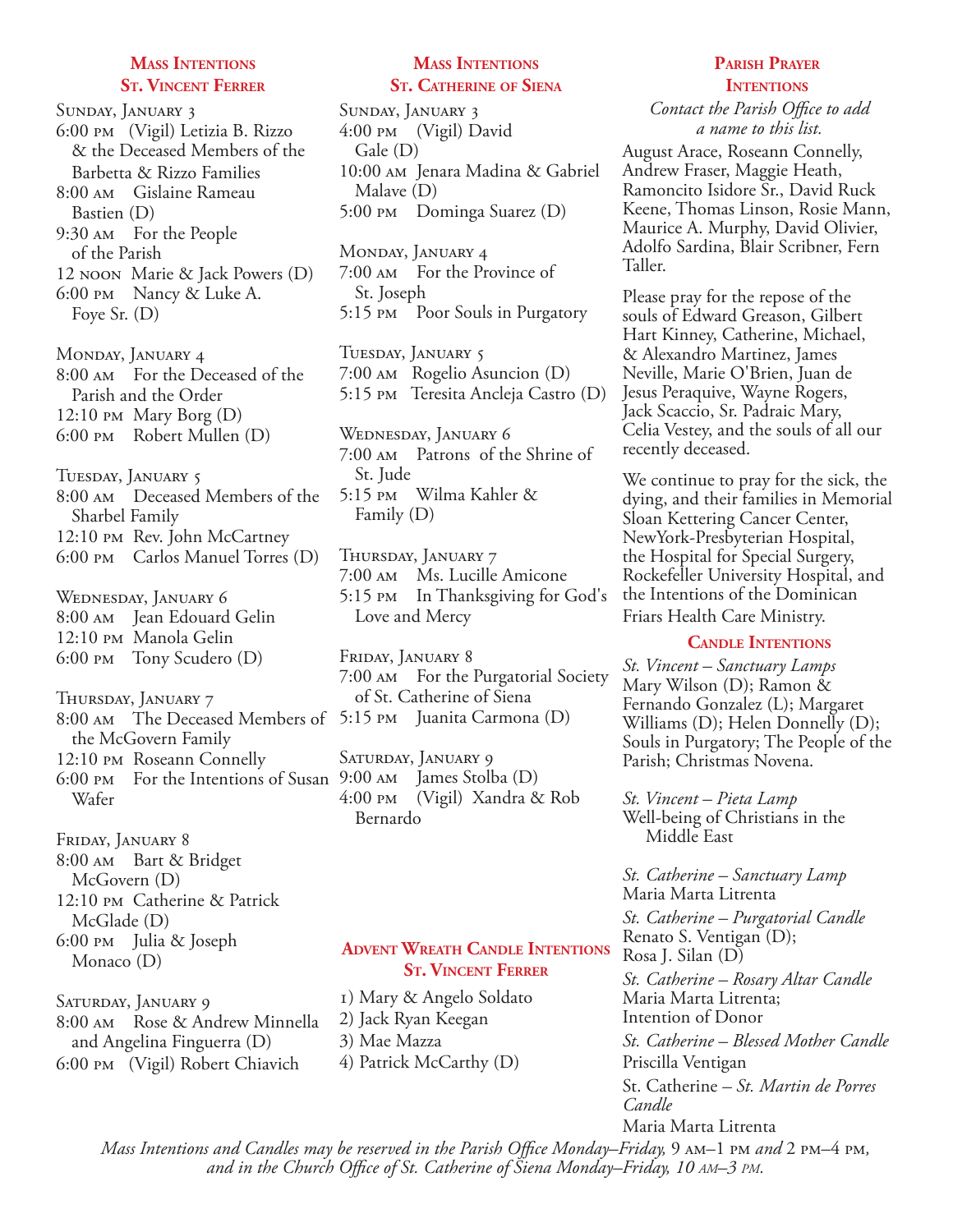## **Overdoing It**

Early bulletin deadlines will not relent this year. I am preparing for the confessions of Reconciliation Monday: it is really too early for me to wrap my mind around the mystery of the Epiphany. I was glad to rediscover the insights below from 2018. The text below comes from the Liturgy of today's feast.

Today the Church has been joined to her heavenly bridegroom since Christ has purged her of her sins in the River Jordan: the Magi hasten to the royal wedding feast and offer gifts: the wedding guests rejoice since Christ has changed water into wine, alleluia.

To borrow a culinary concept, all the elements of this text marry each other in the image of the wedding. In this lies the coherence of the words, and of their interpretation of today's mystery. Bottom line, this text says, " if you really want to recognize Christ, think about getting married." What an absence of analysis! The antiphon does not spell out Christ's identity as Son of Mary and Divine Son of God, His Eternal Word. Neither does it delve into his teaching. Finding out who Christ is, and what He teaches comes after recognizing him. Think about how this matches human life. You fall in love, and then, maybe, you figure out why.

The Scriptures themselves back this up. When the Magi arrive at Bethlehem, they conduct no methodical interview of Mary and Joseph to ascertain if the child in the manger corresponds to their divination. They simply fall down in homage and present their gifts. When Jesus stands before John the Baptist to be washed in the Jordan, his cousin asks for no ID. The Father does not say, "This is my beloved Son," until John has already said, "I should be baptized by you." At the Wedding at Cana the followers of Jesus believe in him because he changes water into wine, but that sign does not say outright who Jesus is, or what he teaches. The nuptial work of the Holy Spirit precipitates each of these recognitions, so that the Lord is recognized before he can be explained. From the recognition, flows doctrine and its authority.

In the weeks ahead we will see the same pattern in the calling of the disciples. They encounter Jesus, he calls them, and they follow. He gives no manifesto, no platform, only a summons, and it is obeyed.

In all these encounters we find the immediacy, the urgency, and the intimacy of falling in love. Imprudence and extravagance mark each of these episodes. The gifts of the magi are as over the top as their journey is too long. John the Baptist snuffs out his own ministry in deference to Jesus, and the disciples place their whole future into his hands. Even Jesus himself creates vastly too much wine at Cana.

Quite simply, Jesus presents himself as the lover of the human race and of each soul, and this is not a romantic image, but the law for the authentic spread of the Gospel. As Jesus presents himself to the Magi, to John the Baptist, to the wedding party at Cana, and to his disciples, so he also presents himself to us, and enables us to present him to others.

So often Christians forget the recognition, the falling in love with Christ, that grounds and orients the practice of the faith. Without this our starting point lies in the moral life and the discipline of the life of faith. Both of these are very happy things if they retain their connection to the recognition. But when this is absent evangelization looks like telling the world to behave, and since we do not succeed in the behavior department ourselves, the effort falls flat.

Rather, I must start by telling people that the Risen Lord has come to meet me at the very point of my incompleteness. He has made my barrenness fruitful, connected me in my isolation, and accepted me beyond my achievements. After sin upon sin upon sin, he remains my friend, the one who does not give up on me. In response to this I embrace the disciplines of the Christian life, for the recognition of my soul's best friend shows them to be intimacies.

Here lies a whole new perspective on going to Mass, pursuing justice, practicing temperance, and deploying energy.

Think about it. Is there someone you know who might be ready for this encounter? If you invite someone else to share the fulfillment you find in Christ, the wedding happiness in your own heart is sure to grow.

Cheers,

Watt drop

Fr. Walter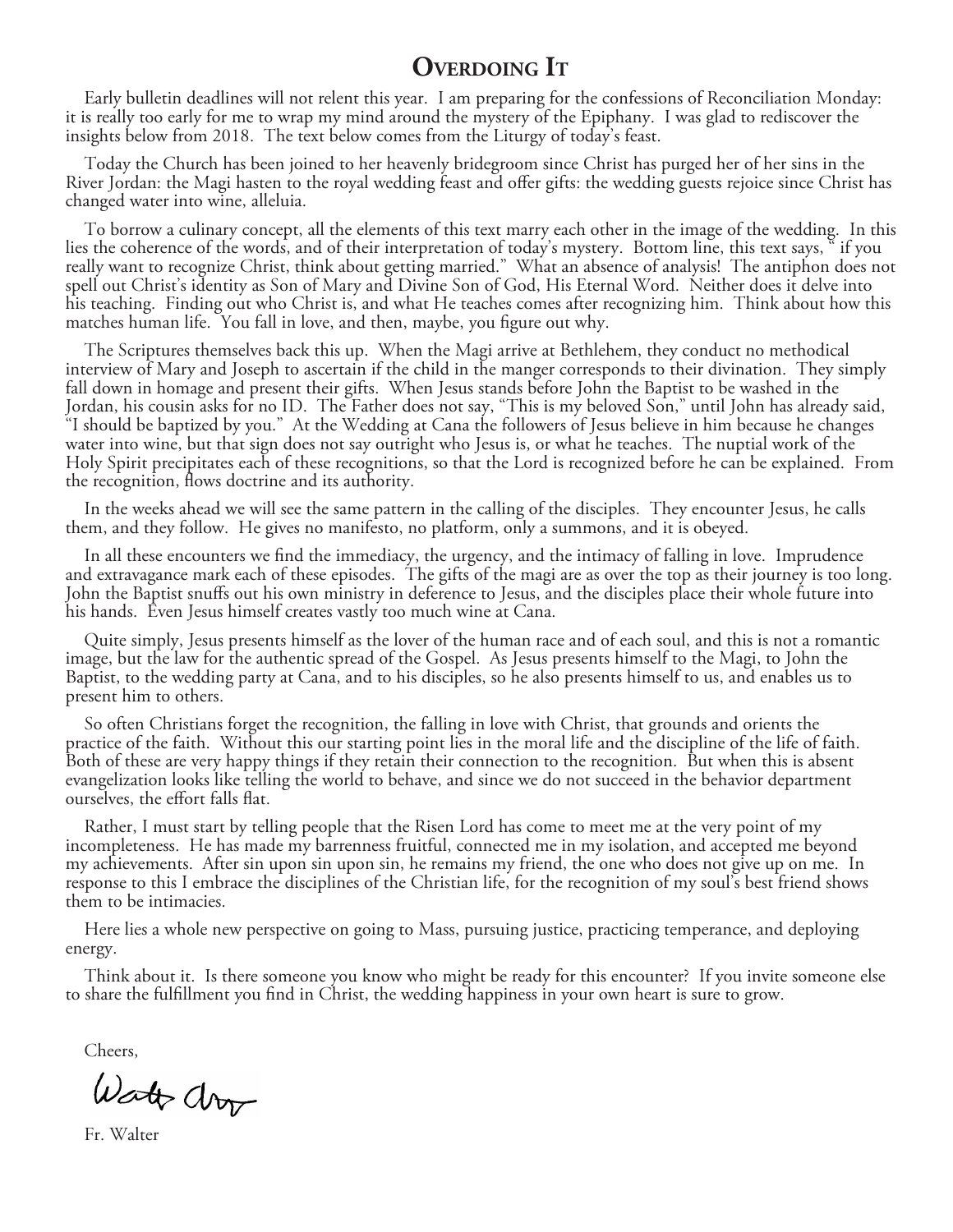## **This Week of Grace**

January 3, 2021 - January 9, 2021

#### **The Pope's Prayer Intention for January 2021**

• May the Lord give us the grace to live in full fellowship with our brothers and sisters of other religions, praying for one another, open to all.

#### **From the United States Conference of Catholic Bishops**

- January is Poverty Awareness Month.
- Pray for those thrust into poverty by the pandemic.
- Remember the homeless in difficult winter months.

#### **Antiphon of the Blessed Mother for the ending of the pandemic.**

• At Night Prayer during Advent and Christmas this Antiphon takes the place of the usual Salve Regina. It may give voice to what is in our hearts at this time.

> *Mother of Christ! Hear thou thy people's cry, Star of the deep, and portal of the sky! Mother of him who they from nothing made, Sinking we strive, and call to thee for aid; Oh, by that joy which Gabriel brought to thee, Thou Virgin first and last, let us thy mercy see.*

#### **Sunday, January 3 The Solemnity of the Epiphany of the Lord**

• This celebration weaves together three recognitions of Jesus as Son of Mary and as Divine Son of God: the Adoration of the Magi, the Lord's Baptism in the Jordan, and the Wedding at Cana. This antiphon, from Morning Prayer for this feast, shows you the whole mystery in all its parts.

> *Today the Church has been joined to her heavenly bridegroom since Christ has purged her of her sins in the River Jordan: the Magi hasten to the royal wedding feast and offer gifts: the wedding guests rejoice since Christ has changed water into wine, alleluia.*

- Pray that our contemporaries also may recognize the Christ who is the healer of body and spirit, the teacher of the mind, and the bridegroom of the soul.
- Pray for the beneficiaries of this week's second collection: The communications efforts of our Archdiocese and our Bishops' Conference and the Catholic University of America, both of which have the goal of making him known.
- Since this feast holds crucial importance for the churches of the East, it will behoove us today to pray for the union of Christ's whole Body in the world.

#### **January 4 The Memorial of St. Elizabeth Ann Seton**

- St. Elizabeth (1774-1821) was a native of our city and a member of its mercantile upper class. She married for love but lost husband and fortune with tragic swiftness. She became a Catholic, an educator, and then a
- founderess.<br>• Pray for St. Elizabeth's community, the Sisters of Charity.<br>• Pray for all who work for the underprivileged.
- 

#### **January 5 St. John Neumann, Bishop, (Memorial)**

- St. John lived from 1811 to 1860. He emigrated from Bohemia and joined the Redemptorists. He became the fourth Bishop of Philadelphia. He founded great numbers of parishes and a system of parochial schools to<br>serve an immigrant Church.
- Pray then for immigrants to this country whose gifts have so molded the American Church.
- Pray for the Redemptorists in their great work of mission preaching and educating.

#### **January 7 St. Raymond of Penyafort, O.P. (Memorial for the Order)**

- St. Raymond (1175-1275) was a noted confessor and canon lawyer.
- Pray for those who administer the Law of the Church, for their wisdom, courage, and discretion.